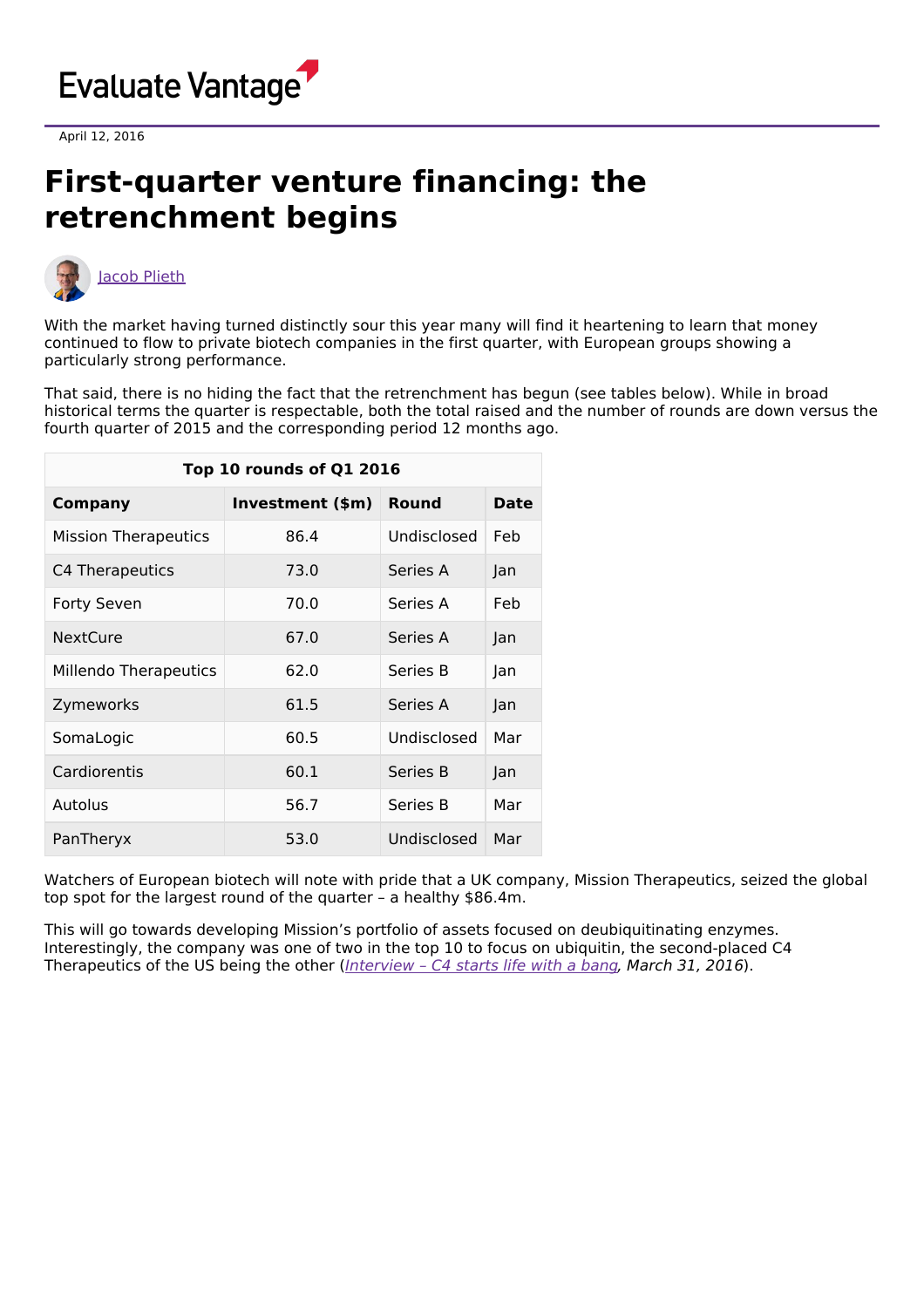

EvaluatePharma®



Data sourced to EvaluatePharma. Copyright @ 2016 Evaluate Ltd. and EP Vantage. All rights reserved.

Overall 75 individual private rounds brought in a combined \$2.0bn in the first quarter. This means that not only are the totals slowly declining quarter on quarter, and year over year, but cash is increasingly going towards a chosen few biotechs.

This "safety in numbers" trend in VC financing has been evident for some time now. In the first quarter the average raised per round was about \$28m, versus \$23m or so a year ago – when the biotech bull market was in full swing and more cash was spread among more companies, notwithstanding Moderna's monster \$450m raise.

| <b>Annual VC investments</b> |      |     |                                                                                     |    |  |  |
|------------------------------|------|-----|-------------------------------------------------------------------------------------|----|--|--|
| <b>Date</b>                  |      |     | Investment (\$bn) Financing count Avg per financing (\$m) No. of rounds $\ge$ \$50m |    |  |  |
| 1Q 2016                      | 2.0  | 75  | 27.9                                                                                | 13 |  |  |
| 2015                         | 10.0 | 389 | 26.3                                                                                | 55 |  |  |
| 2014                         | 7.1  | 467 | 16.4                                                                                | 35 |  |  |
| 2013                         | 5.0  | 418 | 13.2                                                                                | 12 |  |  |
| 2012                         | 4.8  | 431 | 12.1                                                                                | 16 |  |  |
| 2011                         | 4.3  | 399 | 12.1                                                                                | 11 |  |  |
| 2010                         | 5.0  | 451 | 12.2                                                                                | 13 |  |  |
| 2009                         | 4.9  | 385 | 14.1                                                                                | 16 |  |  |
| 2008                         | 4.9  | 362 | 15.4                                                                                | 14 |  |  |

Mission comfortably edged out C4 to the top spot. It will come as no surprise that two other groups in the VC top 10 – Forty Seven and Nextcure – are targeting immuno-oncology, while Zymeworks and Somalogic are developing novel antibody technologies.

The list also includes Cardiorentis, a Swiss group benefiting from renewed enthusiasm around heart failure, and Autolus, a low-key UK start-up attempting to get into the hot CAR-T therapy space. Cardiorentis was to have revealed keenly awaited results from its large study of Ularitide at this month's American College of Cardiology meeting, but the [presentation](http://www.bloomberg.com/news/articles/2016-04-01/cardiorentis-heart-failure-study-pulled-from-cardiology-meeting) was pulled at short notice.

Autolus was spun out of University College London a year ago, but has yet to make public anything about its CAR-T approach, pipeline or clinical trial plan. Presumably it revealed some of these to its new private backers, Woodford Investment [Management](http://www.autolus.com/autolus-limited-secures-40-million-funding-woodford-investment-management-and-perceptive-bioscience-complete-series-b-financing/) and Perceptive Bioscience, before these put in £40m.

While UK biotech attracting increasing amounts of money is positive, one worry is that all we are seeing is a delayed reaction, and the EU simply has not yet caught up with the US biotech slump.

To contact the writers of this story email Jacob Plieth or Edwin Elmhirst in London at [news@epvantage.com](mailto:news@epvantage.com) or